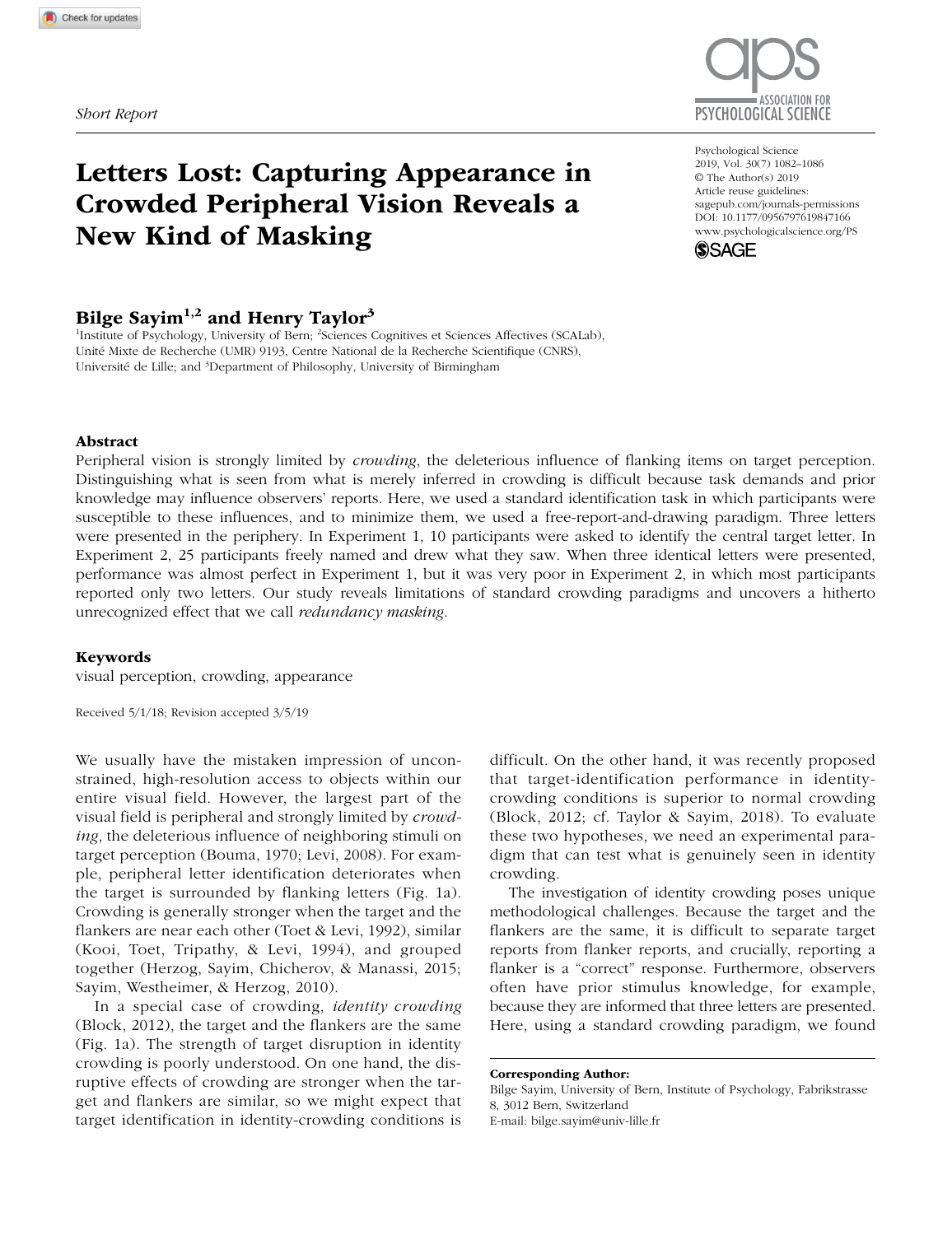

Fig. 1. Illustration of crowding and identity crowding, results, and demonstration of redundancy masking. In the crowding and identitycrowding paradigm (a), when observers are asked to fixate on the dot (left) and identify the target letter (T) presented in the periphery (right), most observers are able to identify the T when it is unflanked (top). Identification is usually more difficult when the target is flanked by other letters (middle). In identity crowding, the target is flanked by identical items (bottom). Similar stimuli were used in Experiments 1 and 2. The graphs show the results of (b) Experiment 1 and (c) Experiment 2. For Experiment 1, the proportion of correct responses is shown for the two flanker conditions. For Experiment 2, the proportion of correct and incorrect responses is shown for the two flanker conditions. The dashed lines show the proportion correct for the unflanked target (T). Error bars in (b) indicate standard errors of the mean. Sample responses in Experiment 2 are shown in (d). When three Ts were presented, most participants reported (and drew) two Ts, illustrating redundancy masking. When Xs flanked the target, most participants correctly reported three items and the target as a T. Two representative participant drawings are shown here for each condition.

almost perfect performance in identity crowding (Experiment 1). Next, to overcome the aforementioned challenges, we used an unconstrained free-report-and-drawing paradigm with gaze-contingent stimulus presentation (Experiment 2). Participants frequently reported only two instead of the three presented identical letters (i.e., performance was poor). Our results reveal a new effect that we call *redundancy masking*, in which the number of perceived items is reduced.

## Method

## *Participants*

In Experiment 1, 10 paid students participated (5 female, 5 male; mean age = 23.1 years). In Experiment 2, 25 students participated for course credit (16 female, 9 male; mean age = 26.0 years). The sample sizes were based on studies using similar methodologies, with a significant increase in the number of participants in Experiment 2 to compensate for the comparably small number of trials (Sayim & Wagemans, 2017). All participants had normal or corrected-to-normal visual acuity.

## *Apparatus and stimuli*

Stimuli were presented on a CRT monitor (HP P1230 with a refresh rate of 110 Hz in Experiment 1; Sony Trinitron GDM-F520 with a refresh rate of 120 Hz in Experiment 2; resolution:  $1,152 \times 864$  pixels). A headand-chin rest was used to stabilize the head position. Participants viewed the monitor from a distance of 57 cm. The main target stimulus consisted of the letter T, presented at 10° eccentricity. In three separate conditions, the target was presented alone, flanked by two Xs (XTX), or flanked by two Ts (TTT; Fig. 1a). In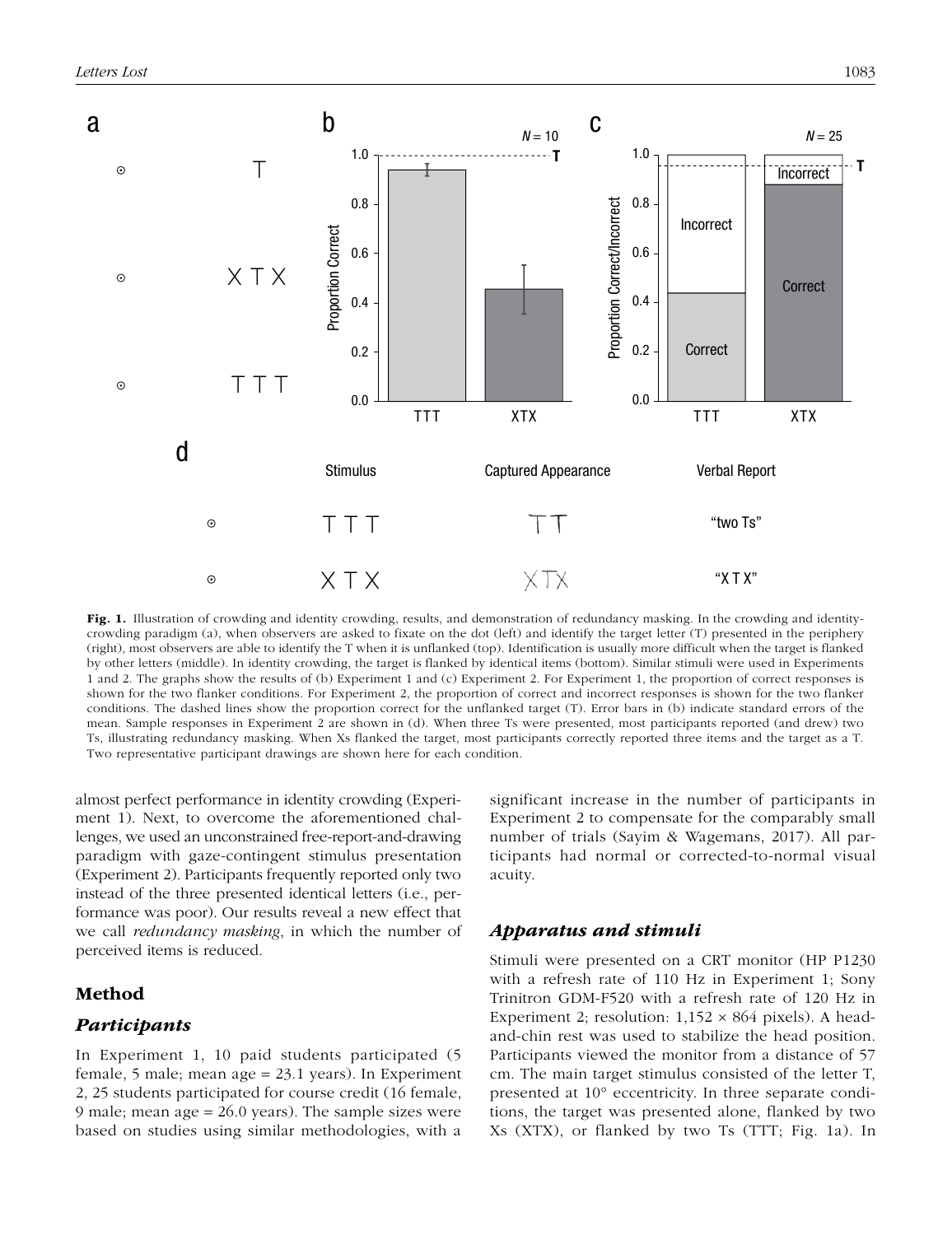Experiment 1, the letters E, F, H, K, L, N, V, X, and Z were used as additional targets (see the Procedure section). All letters were in Microsoft Yi Baiti font (redrawn in Experiment 2). The letters were  $1.4^{\circ}$  high and  $1.1^{\circ}$ wide (with small deviations depending on the letters in Experiment 1). The center-to-center spacing between the target and each flanker was 1.3°. A fixation dot was presented in the center of the screen. All elements were black with a luminance of  $0.48$  cd/m<sup>2</sup> in Experiment 1 and 0.1  $\text{cd/m}^2$  in Experiment 2, presented on a gray background (50.1 cd/m<sup>2</sup> in Experiment 1; 50.5 cd/m<sup>2</sup> in Experiment 2). In Experiment 2, participants' gaze was tracked with an EyeLink 1000 eye tracker (SR Research, Kanata, Ontario, Canada). In this experiment, a drawing board was positioned in front of the headand-chin rest. Drawings were made on paper with a standard pen. Verbal reports were recorded by the experimenter.

## *Procedure*

In Experiment 1, stimuli were presented for 150 ms, randomly to the left or right of fixation. Participants were informed that three letters would be presented, and they were instructed to indicate the central letter by pressing the corresponding key on a keyboard. Participants completed 10 blocks with 100 trials each. Each letter (E, F, H, K, L, N, T, V, X, Z) was presented 10 times per block. In 8 blocks, the target was flanked in random order by Xs in half of the trials and Ts in the other half. There were two conditions of interest. Normal crowding, using the XTX stimulus, and identity crowding, using the TTT stimulus. Each block contained the main target stimuli of XTX and TTT 5 times; hence, each was presented 40 times in total. In the remaining 2 blocks, unflanked performance was measured (20 trials per target letter). Note that the non-T target letters were used only as filler stimuli so that we could measure performance on the main targets (XTX and TTT) without obvious repetitions.

In Experiment 2, each participant completed one trial with the XTX stimulus, TTT stimulus, and T stimulus, respectively. Stimuli were presented in the right visual field at the same eccentricity as in Experiment  $1(10^{\circ})$ . We used eye tracking to present the stimuli only when participants kept central fixation. Viewing time was unconstrained. Participants were asked to freely draw and verbally report what they saw without any constraints. Crucially, no instructions were given that allowed participants to infer that three letters were present, unlike in Experiment 1. The drawings were made at the center of the drawing board, approximately aligned with fixation, requiring eye movements along the vertical to alternate between looking at the screen and the drawings. Half of the participants started with the XTX condition, and the other half started with the TTT condition. The unflanked target was always presented last. The verbal response was classified as correct if it fulfilled two criteria: Participants reported that there was a central letter (requiring that three items were reported) and that the letter was a T. The drawings were made to avoid reliance on a single measure (i.e., the free verbal reports) and to get a good understanding of how the stimuli appeared to the participants. Before we ran each experiment, participants performed a number of training trials to get familiarized with the method. In Experiment 1, the training stimuli were randomly selected from the stimulus set. In Experiment 2, the training stimuli consisted of the same elements as the target and the flankers, arranged in abstract geometric configurations.

## Results

In Experiment 1, the proportion of participants who correctly reported T in the identity-crowding condition (TTT) was high  $(.94, SE = .03; Fig. 1b)$ . In the normalcrowding condition (XTX), performance was clearly worse (proportion correct = .46, *SE* = .10), *t*(9) = 5.60,  $p < .001$ , Cohen's  $d = 2.15$ . Proportion correct for the unflanked T was 1.0. The proportion of participants who erroneously reported a flanker (X) was .33 (*SE* = .04) in the XTX condition. Importantly, the flanker report rate could not be determined in the TTT condition. The average proportion correct for the other target letters was .62 (*SE* = .06) with X flankers and .82 (*SE* = .04) with T flankers (proportion correct for the unflanked stimulus = .98, *SE* = .004). This result seems to support the hypothesis that crowding is comparatively weak when all items are the same. However, the use of a standard crowding paradigm to measure performance when the target and the flankers are identical has, as outlined above, several shortcomings relating to task demands, prior knowledge, and the fact that report of a flanker is counted as "correct" (see also Sayim & Cavanagh, 2013). We addressed these concerns in Experiment 2.

The results of Experiment 2 showed that targets were not reported more accurately in identity crowding compared with normal crowding (Fig. 1c). On the contrary, the proportion correct in the free verbal report was lower in the identity-crowding condition (.44) than in the normal-crowding condition  $(.88; \text{ odds ratio} = 0.107,$ Fisher's exact test, *p* < .005). Most remarkably, all errors in the identity-crowding condition were due to missing one of the three items, reporting two Ts instead of three. Participants' drawings matched their free verbal responses, confirming that they perceived two Ts rather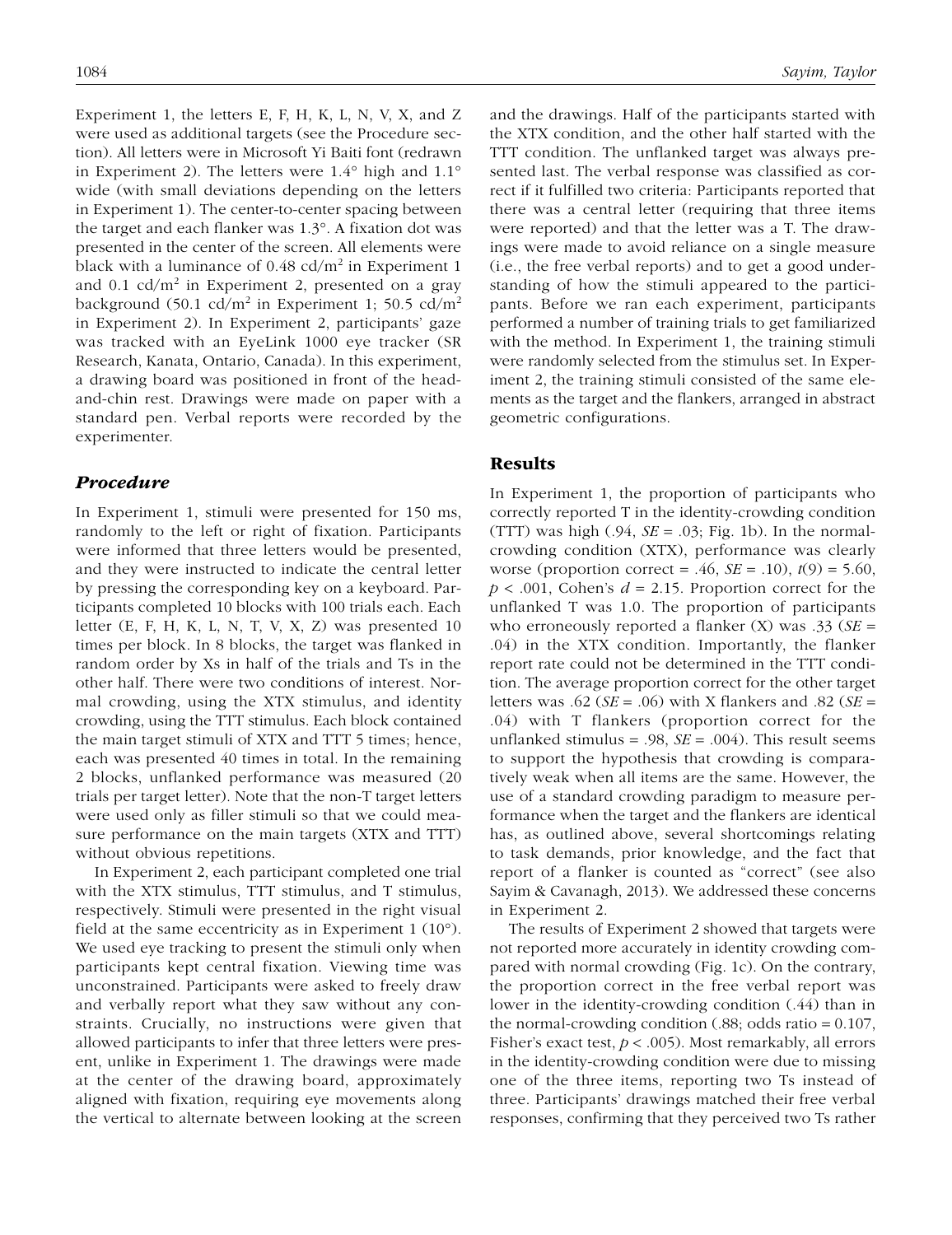than three in the identity-crowding condition (Fig. 1d). Hence, the perceived number of items in the identitycrowding condition was lower than the number of presented items, revealing a strong case of diminishment (Coates, Wagemans, & Sayim, 2017; Sayim & Wagemans, 2017). Notably, 96% of the responses in the identitycrowding condition contained the letter T, and 92% contained no other letter than T. Hence, it is not surprising that standard identification tasks, as in Experiment 1, result in "correct" responses (reporting the letter T) and thereby miss the pronounced misperception of the total number of items (two Ts instead of three).

The rate of correct responses in the normal-crowding condition of Experiment 2 was relatively high, compared with that in Experiment 1, presumably because of long presentation times (Styles & Allport, 1986) and multiple views of the same stimulus (Sayim & Wagemans, 2017). Remarkably, accuracy in the identitycrowding condition was nevertheless very poor, suggesting that redundancy masking is strong even under conditions that benefit performance in normal crowding.

In an additional experiment (Experiment 3), we used printouts of the XTX and TTT drawings from Experiment 2 and asked 100 naive participants (4 participants per drawing; 61 female; mean age = 23.8 years) to indicate the central—or hypothetically central—target letter (for representative drawings, see Fig. 1d). In the identity-crowding condition (TTT), 84% of the participants responded that the target letter was a T (*SE* = 5%), and in the normal-crowding condition (XTX), 90% of the participants responded that the target letter was a T (*SE* = 5%). Hence, even when there were only two Ts in a drawing (and therefore no central T), participants mostly reported the letter T. This result supports the finding of Experiment 1. When participants were asked to report the central of three letters and they saw only two Ts, the best response (or guess) was still that it was a T.

Overall, the results show that stimuli in identity crowding were not perceived better than in normal crowding. Rather, a remarkable and highly consistent error characterized identity-crowded appearance—only two instead of three Ts were reported by the majority of participants (Experiment 2; see also Fig. 1d). This type of diminishment error cannot be captured with a standard crowding task like the one used in Experiment 1. Using the drawings of Experiment 2 as representations of stimulus appearance and asking naive participants to report the (hypothetical) central target letter, we confirmed that correct responses are very likely in identity crowding even when only two items are perceived.

## **Discussion**

These results demonstrate a strong diminishment effect in crowded displays (Sayim & Wagemans, 2017). Unlike in normal crowding, stimuli in identity crowding are characterized by maximum target–flanker similarity, high regularity, and redundancy, which, we suggest, yields a new type of error through a mechanism that we call redundancy masking. Poor performance in identity crowding is mainly caused by the "disappearance" or masking of an entire item (Tye, 2014), instead of the perceived "jumble" that is seen in normal crowding.

Our results provide strong evidence against the hypothesis that targets in identity crowding are identified better than in normal crowding (Block, 2012). Conversely, they support the hypothesis that target disruption is stronger in identity crowding than in normal crowding (Taylor & Sayim, 2018).

The unconstrained free-report paradigm is crucial to revealing this new effect because standard forcedchoice methods, as in Experiment 1, conflate cases of genuinely perceiving the central target and mistaking three for two letters. By contrast, in Experiment 2, participants were allowed to report the number of letters and their identity, thereby providing insight into unbiased stimulus appearance. The results of Experiment 3, with a high rate of correct target identifications in drawings containing only two letters, support the view that participants will report a central T when all they really see is two Ts and that this may underlie the seemingly better performance in identity crowding (Taylor, 2013).

Redundancy masking shares characteristics with crowding, masking, and statistical summary representations. Regarding crowding, our findings are at odds with the assumption that it hinders only feature integration and not feature detection (Pelli, Palomares, & Majaj, 2004). Although we did not use a classic detection task, our results show the perceived absence of one of the items akin to a "miss" in masking paradigms. However, the temporal and spatial features of our stimuli diverged from those used in traditional masking studies (Breitmeyer & Öğmen, 2006). Although statistical summary representations may occur for as few as two items, they are usually assumed to be effective when larger numbers of items are displayed (Whitney & Yamanashi Leib, 2018). A limit of attentional resolution (He, Cavanagh, & Intriligator, 1996) may play a role in redundancy masking, but the failure to detect all three items is not predicted by this account. Still unknown are the underlying mechanisms of redundancy masking, whether items lost by redundancy masking still prime observers (Yeh, He, & Cavanagh, 2012) or bias observers (Kouider, Berthet, & Faivre, 2011; Manassi & Whitney, 2018), and whether redundant elements